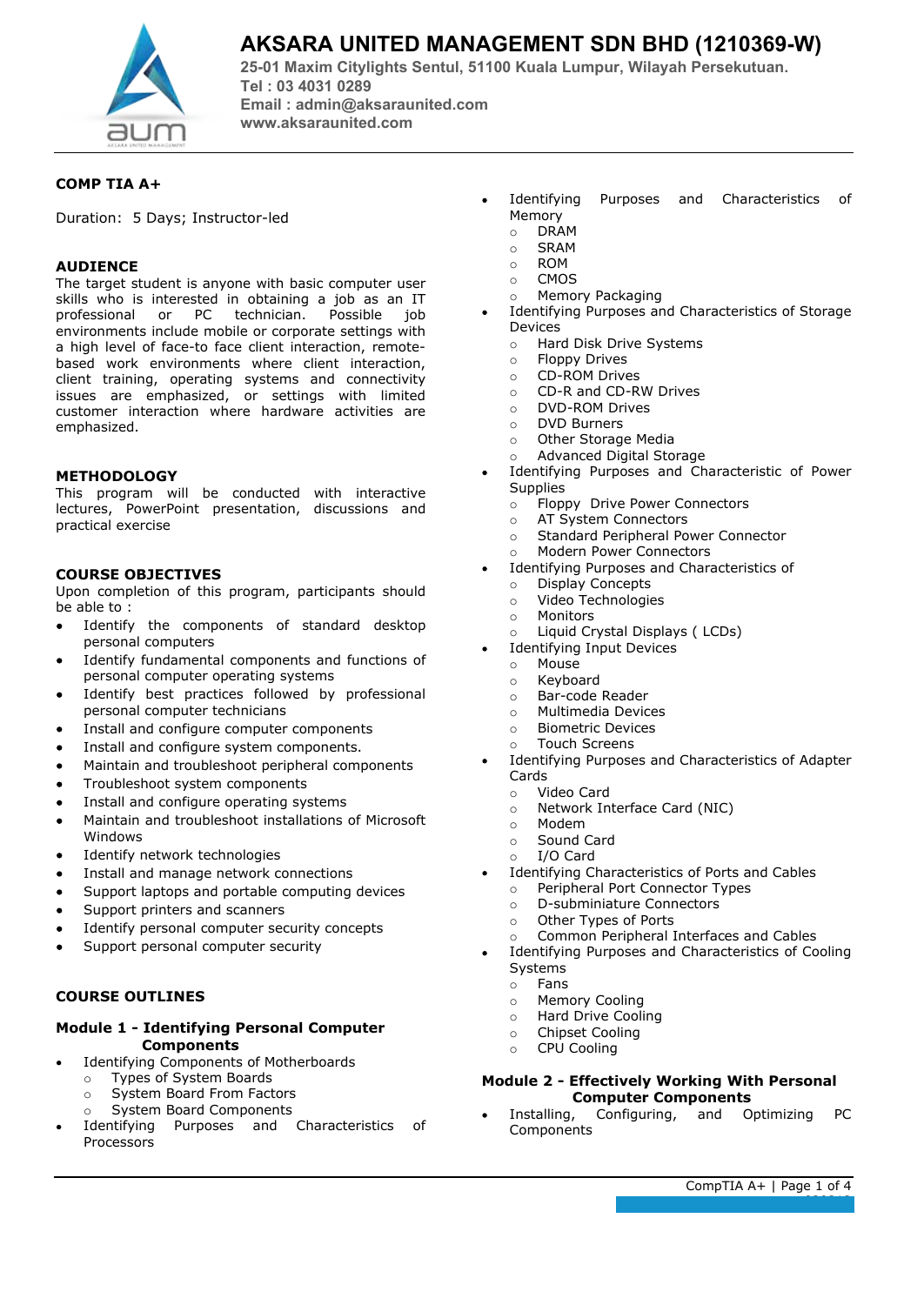- o Upgrading Storage Devices<br>
o Upgrading Display Devices
- o Upgrading Display Devices<br>
O Upgrading Input/Multimedia
- $\circ$  Upgrading Input/Multimedia Devices<br>Identifying Tools and Diagnostics
- Tools and Diagnostics for PC Components
	- o Gathering Tools<br>o Basic Aspects of
	- $\circ$  Basic Aspects of Troubleshooting<br>  $\circ$  Basic Diagnostic Procedures
	- $\circ$  Basic Diagnostic Procedures<br> $\circ$  Recognizing and Isolating Is
	- Recognizing and Isolating Issues
- o Applying Basic Troubleshooting Techniques Performing Preventative Maintenance on Personal Computers

# **Module 3 - Understanding Laptops And Portable Devices**

- Understanding Laptop Architecture
	- o Laptops vs. Desktops
	- Laptop Case<br>○ Motherboard
	- o Motherboards and Processors<br>
	o Memory
	- Memory
	- o Storage
	- o Displays
	- o Input Devices
	- $\circ$  Expansion Bus and Ports
	- Docking Stations
	- o Power Systems
- Managing Power and Removing Devices
	- o Understanding Laptop Power Management<br>
	o Managing Power in Windows
		- o Managing Power in Windows<br> **Q. Removing Lanton-Specific Hamps**
		- Removing Laptop-Specific Hardware
- Troubleshooting and Performing Preventative Maintenance on Laptops
	- o Diagnosing Laptop Problems<br> **O Performing Preventative Mair**
	- Performing Preventative Maintenance

# **Module 4 - Understanding Operating Systems**

- Understanding Operating Systems
	- o Operating System Terms and Concepts
		- o Microsoft Windows
	- o Alternative Operating Systems
- Using Operating Systems
	- $\circ$  The Windows Interface<br> $\circ$  What's in a Window?
	- What's in a Window?
	- Control Panel<br>○ The Comman
	- $\circ$  The Command Prompt  $\circ$  The Registry
	- $\circ$  The Registry<br> $\circ$  Virtual Memo
	- o Virtual Memory<br>
	o Windows Syster
	- Windows System Files
	- o Disk Management
	- File Management

## **Module 5 - Understanding Basics Of Installing, Configuring, Optimizing, And Upgrading Operating Systems**

# Installing Operating Systems

- o Installation Prerequisites
- o Preparing the Computer for Installation
- o Windows XP Installation
- o Post-Installation Routines
- Upgrading the Operating System
	- o Upgrade Prerequisites
	- $\circ$  Upgrading to Windows 2000<br> $\circ$  Upgrading to Windows XP
	- Upgrading to Windows XP
	- o Finalizing Your Upgrade
- Installing Device Drivers
	- o Rights and Security Issues<br> **Basic Procedure for Device**
	- Basic Procedure for Device Installation<br>○ Windows Version-Specific Installation I
	- Windows Version-Specific Installation Items
- Optimizing Windows 2000 and Windows XP
	- $\circ$  Managing Virtual Memory<br>  $\circ$  Defragmenting Disks
	- o Defragmenting Disks<br>o Using Disk Caches
	- o Using Disk Caches<br>
	o Managing Tempora **Managing Temporary Files**

#### **Module 6 - Identifying Operating System Troubleshooting And Diagnostic Procedures**

- Troubleshooting Steps
	- $\circ$  Step 1 : Talk to the Customer<br> $\circ$  Step 2 : Gather Information
	- Step 2 : Gather Information
	- o Step 3 : Eliminate Possibilities
	- o Step 4 : Evaluate Your Results<br>
	o Step 5 : Document Your Work
	- Step 5 : Document Your Work
- Understanding Boot Sequences
	- o Listing the Important Flies o Identifying Important Files in Windows 2000/XP
	- o Understanding the Windows 2000/XP Boot Process
	- o Advanced Startup Options<br>
	o Using the Recovery Consol
	- $\circ$  Using the Recovery Console<br> $\circ$  Creating Boot Disks or an
	- Creating Boot Disks or an Emergency Repair Disk
- Identifying Windows
	- o Files Related Problems<br>
	o System Files Not Found
	- $\circ$  System Files Not Found<br> $\circ$  Configuration File Issue
	- Configuration File Issues
	- o Swap Files Issues
	- o Windows Boot Issues<br>
	o Troubleshooting Othe
	- Troubleshooting Other Common Problems
	-
	- o Understanding Windows Reporting<br>Identifying Windows-Based Troubleshooting Windows-Based
	- **Utilities**
	- o Disk Management Tools
	- o System Management Tools
	- File Management Tools Identifying Diagnostic Resources
- - o User/installation Manuals<br>
	o Internet/Web Resources Internet/Web Resources
	- o Training Materials

 $\bullet$ 

Performing Preventative Maintenance on Operating Systems

CompTIA A+ | Page 2 of 4

- 
- o Using Recommended Hardware<br>
o Obtaining Current Drivers
- o Obtaining Current Drivers<br>
o Installing Windows Proper
- $\circ$  Installing Windows Properly<br> $\circ$  Shutting Down Properly Shutting Down Properly
- 
- o Updating Windows<br>
o Scheduling Backup Scheduling Backups

o Impact Printers<br>
o Bubble-Jet Print ○ Bubble-Jet Printers<br>○ Laser Printers  $\circ$  Laser Printers

- 
- o Creating Restore Points<br> **O Guarding against Viruse** Guarding against Viruses

**Module 7 - Understanding The Basics Of Printers And Scanners** Understanding Printers and Scanner Fundamentals

Printer Interfaces and Supplies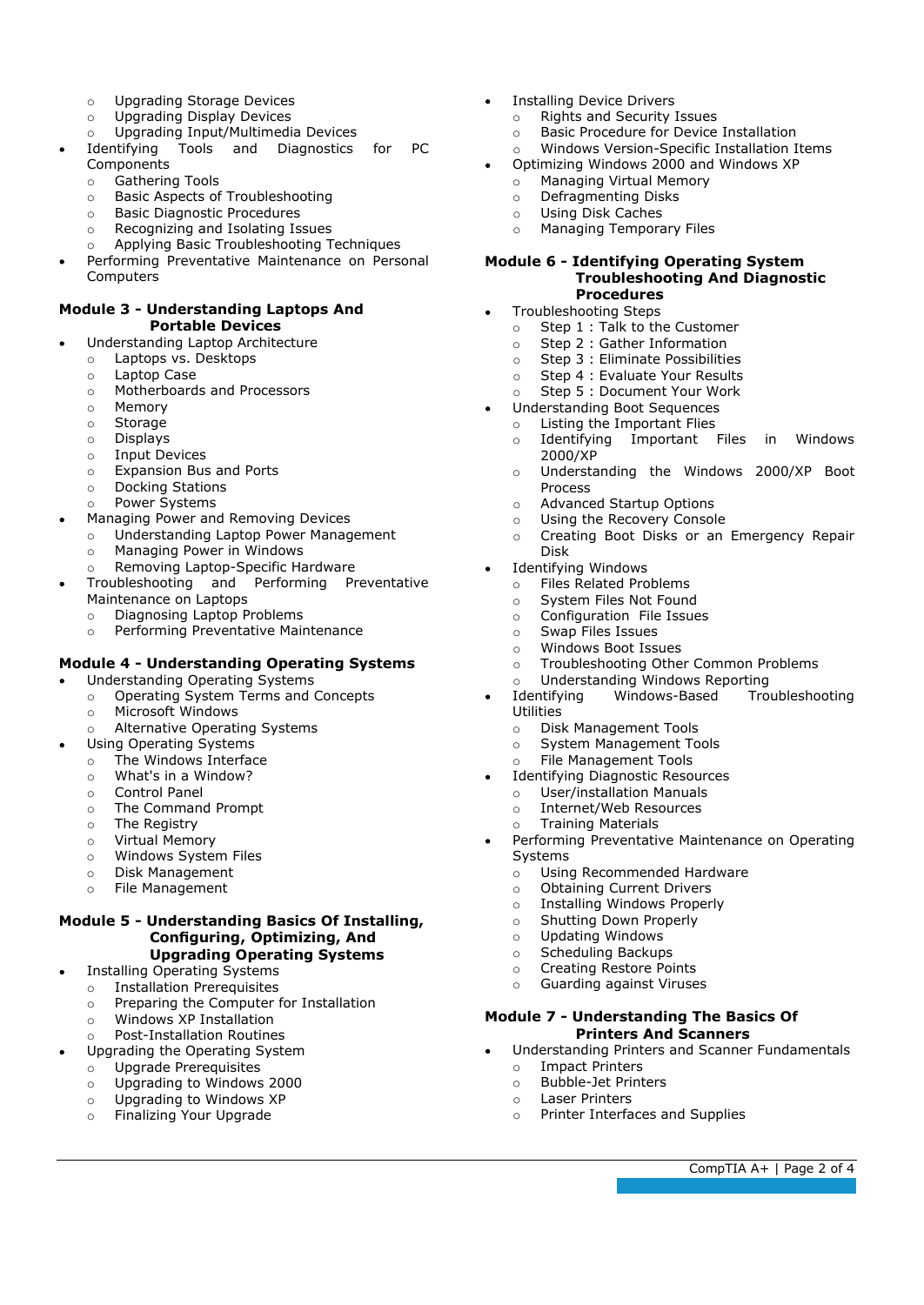- o Scanners and Their Components
- Installing Configuring and Upgrading Printers and Scanners
	- o Printer and Scanner Installation Procedures
	- o Optimizing Printer and Scanner Performance
	- Troubleshooting Printer and Scanners
		- o Dot-Matrix Printer Problems<br>
		o Bubble-Jet Printer Problems
		- Bubble-Jet Printer Problems<br>○ Laser and Page Printer Probl
		- Laser and Page Printer Problems
		- o Scanner Troubleshooting

# **Module 8 - Networking Fundamentals**

- Understanding Networking Principles
	- o Understanding Networking Fundamentals<br> **O Identifying Common Network Media**
	- Identifying Common Network Media
	- o Understanding Networking Components<br>Installing, Configuring, and Troubles
- Troubleshooting Networks
	- o Installing and Configuring Network Interface Cards
	- o Obtaining Wired and Wireless Internet Connections
	- o Troubleshooting Network Interface Cards

#### **Module 9 - Understanding Network Security Fundamentals**

- Understanding Security
	- o Authentication Technologies<br>
	o Working with Hardware and
	- Working with Hardware and Software Security
	- o Understanding Wireless Security
	- o Understanding Data and Physical Security
- Security Solutions
	- o BIOS Security
	- o Malicious Software Protection
	- o Data Access
	- o Backup Procedures
	- o Data Migration
	- o Data Remnant Removal
	- o Password Management
	- o Locking Workstations
- Identifying Security Problems Areas

#### **Module 10 - Identifying Safety And Environmental Issues**

- Understanding Safety and Environmental Issues
- o Identifying Potential Safety Hazards
- o Identifying Environmental Concerns
- o Using Safety Documentation<br>
o Using Appropriate Repair Too
- Using Appropriate Repair Tools
- o Handling Accidents
- Applying Proper Safety and Disposal Procedures
	- $\circ$  Preventing Electrostatic Discharge (ESD)<br>  $\circ$  Working in a Safe Environment
	- $\circ$  Working in a Safe Environment  $\circ$  Handling Equipment
	- Handling Equipment
	- o Following Disposal Procedures

## **Module 11 - Understanding Professionalism And Communication**

- Using Good Communication Skills
	- o Elicit Problem Symptoms from Customers
	- o Have the Customers Reproduce the Error
	- o Identify Recent Changes
	- o Use the Collected Information
- Using Appropriate Behavior
- o Punctuality<br>
o Accountabil
- $\circ$  Accountability<br> $\circ$  Elexibility
- $\circ$  Flexibility
- o Confidentiality<br> **O** Respect
- o Respect<br>o Privacy
- Privacy
- Putting It All in Perspective

#### **Module 12 - Working With Personal Computer Components**

Removing, Installing, and Configuring Components Selecting Components

- o Motherboards, CPUs, Memory, and Adapter Cards
	- ⊙ Storage Devices<br>○ Power Supplies
	- Power Supplies
	- o Display Devices
	- o Input Devices<br>
	o Cooling Syster
	- Cooling Systems
- Using Tools and Diagnostic Procedures for Personal Computer Components
	- o Understanding Computer Resources
	- o Determining Available Resources<br> **O Manually Specifying Resource Ass**
	- o Manually Specifying Resource Assignment<br>O Diagnostic Resources
	- Diagnostic Resources
- Performing Preventative Maintenance for Personal Computer Components

### **Module 13 - Working With Laptops And Portable Devices**

- Using Laptops and Portable Devices<br>  $\circ$  Identifying Applications for
- Identifying Applications for Laptop-Specific Communication Connections
- o Identifying Laptop-Specific Power **Requirements**
- Understanding LCD Technology
- Removing Devices and Video Sharing o Removing Laptop-Specific Hardware
	- o Understanding Video Memory Sharing
- Troubleshooting Laptops

 $\bullet$ 

- o Identifying Specific Safety Issues<br>
o Diagnosing Lanton Problems
- Diagnosing Laptop Problems

#### **Module 14 - Installing, Configuring, Optimizing, And Upgrading Operating Systems**

- Using Operating Systems
- - o Using the Command Prompt<br>
	o Managing Disks Directories a Managing Disks Directories and Files
	- o Using Windows Utilities
	- Optimizing Operating Systems
	- $\circ$  Managing Virtual Memory<br>  $\circ$  Defragmenting Disks
	- Defragmenting Disks<br>○ Managing Temporary
	- **Managing Temporary Files**
	- Managing Services, Startup, and Applications
- Troubleshooting Windows
	- o Recovering Windows<br>
	o Recognizing and
	- o Recognizing and Resolving Common Operational Problems and Error Messages

CompTIA A+ | Page 3 of 4

- o Using Windows Diagnostic Utilities Performing Preventative Maintenance
- - o Updating Windows<br>
	o Scheduling Backup Scheduling Backups

o Creating Restore Points